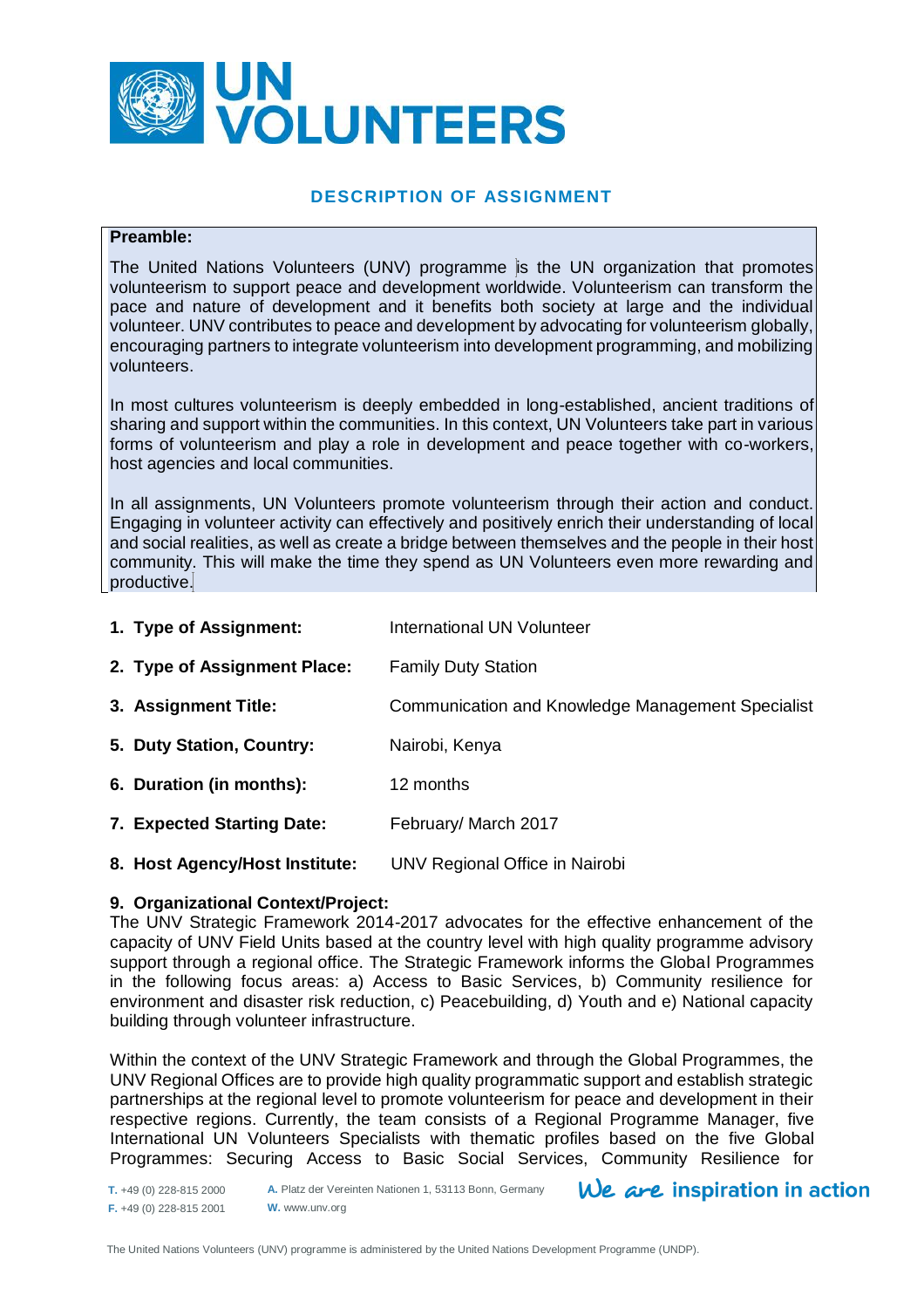

Environment and Disaster Risk Reduction, Peace Building, Youth and National Capacity Development through Volunteer Schemes, and one Fully-Funded International UN Volunteer – Report and Conference Coordination Specialist. The team is supported by a Programme Associate.

The UNV Regional Office in Nairobi ensures strategic, focused and high-quality programmatic UNV partnerships to respond to country (25 UNV Field Units in East and Southern Africa) and regional programming needs in the five aforementioned areas of Global Programmes.

- Programme and project development;
- Technical advice on programmatic best practices at the global and regional levels;
- Resource mobilization initiatives for peace and development projects;
- Support regional partnership building with a spectrum of stakeholders among UN agencies, governments, private sector and civil society;
- Support the integration of evidence and knowledge generated by UNV programmes, knowledge and innovation management systems, and UNV flagship publications into the UNV programme development;
- Map UNDAFs and recommend priority UNDAFs to engage each year using critical entry points in the UNDAF timeline.

# **10. Description of tasks:**

Under the direct supervision of UNV Regional Manager for the East and Southern Africa region*,* the UN Volunteer will undertake the following tasks:

- Engage with the Regional Office team in strategic communications planning and processes that support the organization's mission, strengthen the visibility of the regional office activities
- Keep abreast of publications/initiatives on volunteerism in relation to peace and development within the region to support identification of strategic partners;
- Provide inputs to the work plans and advisory services on communications at Field Unit and Regional Office level;
- Lead the development and implementation of the Regional Office's communications strategy;
- In collaboration with the thematic specialists, design and produce relevant knowledge management products and communication packages;
- Promote key events and results of the Regional Office and Field Units in the region;
- Lead production of information communications products like press releases, fact sheets, commissioning feature articles and supplements, speeches and talking points, etc. This includes proposing topics, undertaking research, determining appropriate medium and target audience, and coordinating design approval, printing procedures and distribution;
- Identify sources of information related to volunteerism and development from countries in the region and facilitate sharing and replication of practices and lessons learned;
- Undertake media coverage for important Regional Office activities/operations/events i.e. symposia, workshop, conferences, International Volunteer Day (IVD) etc;
- Perform any other related duties. As the UNV Regional Office is a multidisciplinary team, the team members are expected to support each other and step in in absence of a team member. The team members will also be assigned other tasks by the Regional Manager.

|  | <b>T.</b> $+49(0)$ 228-815 2000 |  |
|--|---------------------------------|--|
|  | <b>F.</b> $+49(0)$ 228-815 2001 |  |

**A.** Platz der Vereinten Nationen 1, 53113 Bonn, Germany **W.** www.unv.org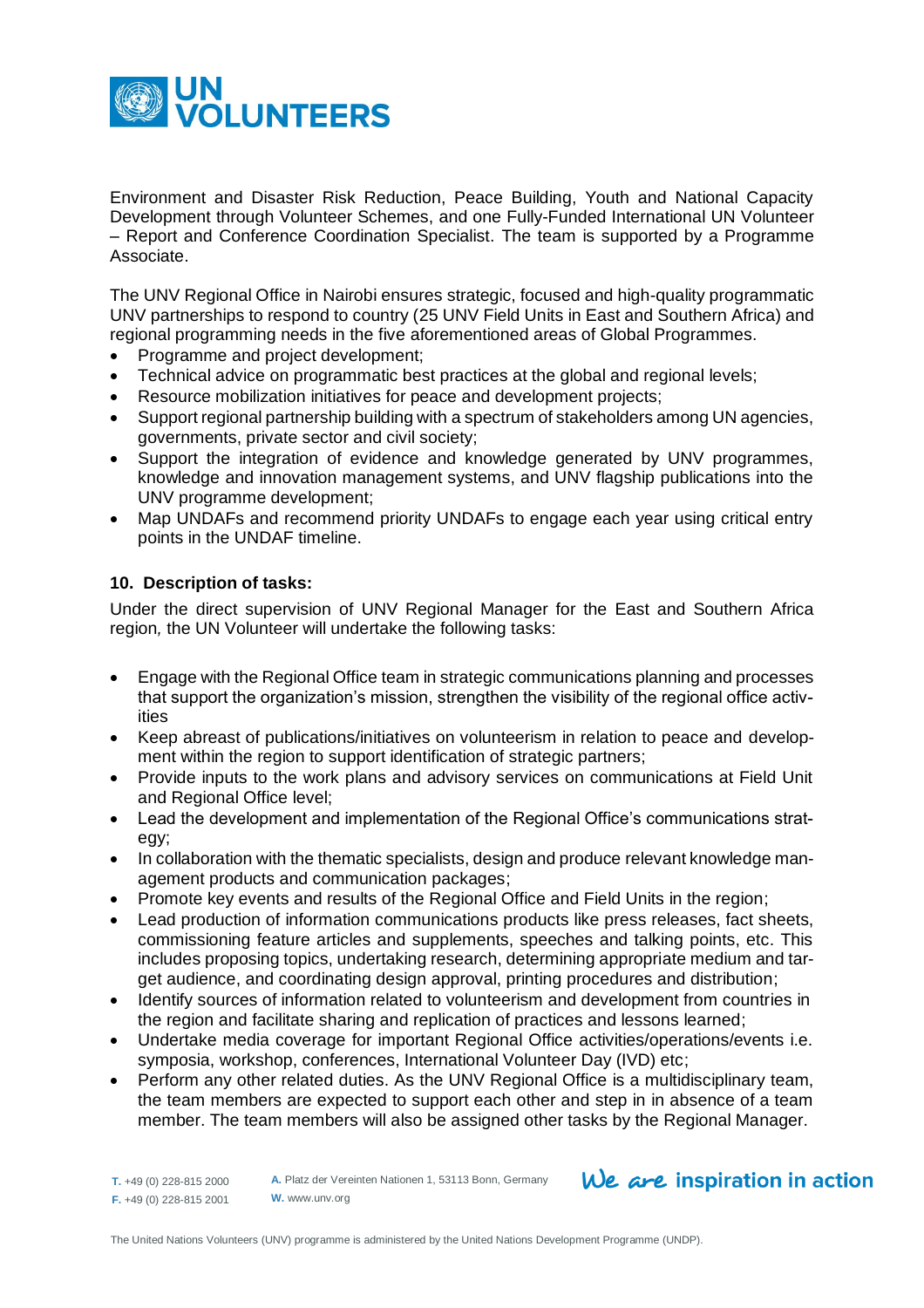

Furthermore, UN Volunteers are required to:

- Strengthen their knowledge and understanding of the concept of volunteerism by reading relevant UNV and external publications and take active part in UNV activities (for instance in events that mark International Volunteer Day);
- Be acquainted with and build on traditional and/or local forms of volunteerism in the host country;
- Reflect on the type and quality of voluntary action that they are undertaking, including participation in ongoing reflection activities;
- Contribute articles/write-ups on field experiences and submit them for UNV publications/websites, newsletters, press releases, etc.;
- Assist with the UNV Buddy Programme for newly-arrived UN Volunteers;
- Promote or advise local groups in the use of online volunteering, or encourage relevant local individuals and organizations to use the UNV Online Volunteering service whenever technically possible.

# **11. Results/Expected Outputs:**

The assignment will provide the UN Volunteer with the opportunity to play a key role in the documentation and dissemination of evidence and knowledge generated in East and Southern Africa through a variety of communication channels.

- High quality advocacy and communications materials produced
- Communications Strategy developed
- Promotion of the work of the UNV Regional Office and UNV Field Units in the region.
- Assistance to the development of information pipelines in terms of mapping, reporting, translation and design of knowledge products under the UNV Global Programmes in the region
- UN Volunteers programme is more recognized in Kenya and national/local volunteerism enhanced
- At the end of the assignment, the UN Volunteer will have a clear understanding of the rapidly changing role of the UN, in the context of a region that is challenged at many fronts: security, social, economic, environmental. He/she will have contributed to strengthening that role through the production of high-quality communication, advocacy knowledge management materials that support outreach towards a variety of stakeholders and partners.
- The development of capacity through coaching, mentoring and formal on-the-job training, when working with (including supervising) national staff or (non-) governmental counterparts, including Implementing Partners (IPs);
- Age, Gender and Diversity (AGD) perspective is systematically applied, integrated and documented in all activities throughout the assignment
- A final statement of achievements towards volunteerism for peace and development during the assignment, such as reporting on the number of volunteers mobilized, activities participated in and capacities developed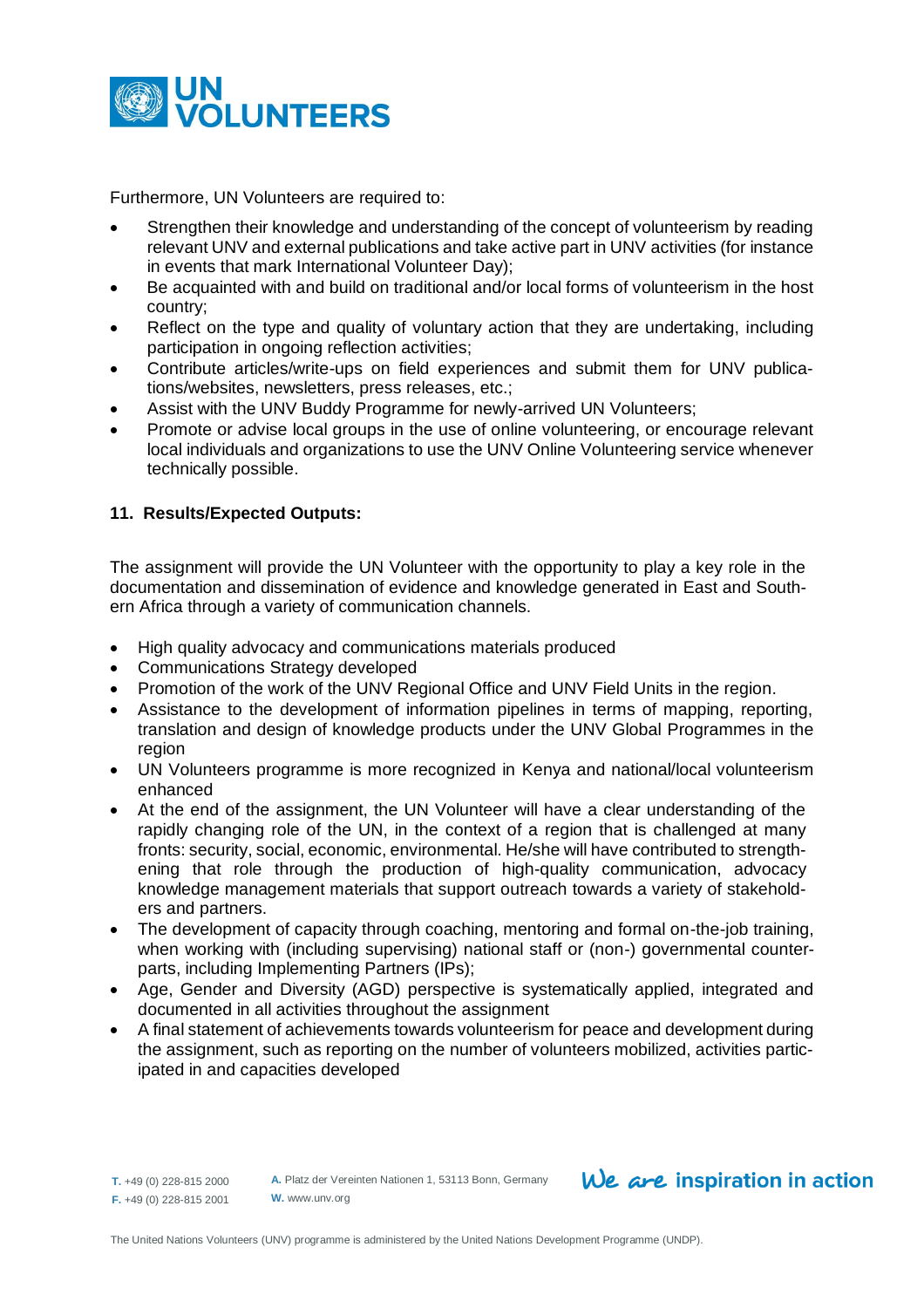

# **12. Qualifications/Requirements (including competencies, values and skills):**

# A) **Qualifications, skills, experience:**

**Degree level:** Bachelor's degree

**Type of Degree**: University degree in communication, journalism, graphic design, sociology, international relations or a related field.

#### **Years of work experience:**

- At least 2 years of relevant work experience in the area of journalism, communication, public relations and/or knowledge management
- Expertise and experience in design and production of attractive communication products
- Experience in working through social media platforms would be an added advantage

**Language:** Fluent in written and spoken English. Knowledge of French would be an added advantage

#### **Driving license required:** No

#### **Computer skills:**

- Experience in handling of social media communication tools and web based management systems.
	- $\circ$  Experience in the use of computer and office software packages (MS Word, Excel, PowerPoint, social media, and others).
	- o Knowledge of Photo editing software (Adobe Photoshop, Adobe Lightroom).
	- $\circ$  Use of publishing and design software packages (macromedia, Dreamweaver, publisher, web editor, etc.) would be an advantage.

#### **Other Skills:**

- Excellent writing skills, particularly in the area of human interest stories, media material etc;
- Good interpersonal, networking and communication skills;
- Willingness to contribute and work as part of a team;
- Flexible and open to learning and new experiences;
- Respect for diversity and adaptability to other cultures, environments and living conditions

#### **B) Competencies and values:**

 Integrity and professionalism: demonstrated expertise in area of specialty and ability to apply good judgment; high degree of autonomy, personal initiative and ability to take ownership; willingness to accept wide responsibilities and ability to work independently under established procedures in a politically sensitive

We are inspiration in action **A.** Platz der Vereinten Nationen 1, 53113 Bonn, Germany **T.** +49 (0) 228-815 2000 **F.** +49 (0) 228-815 2001 **W.** www.unv.org

The United Nations Volunteers (UNV) programme is administered by the United Nations Development Programme (UNDP).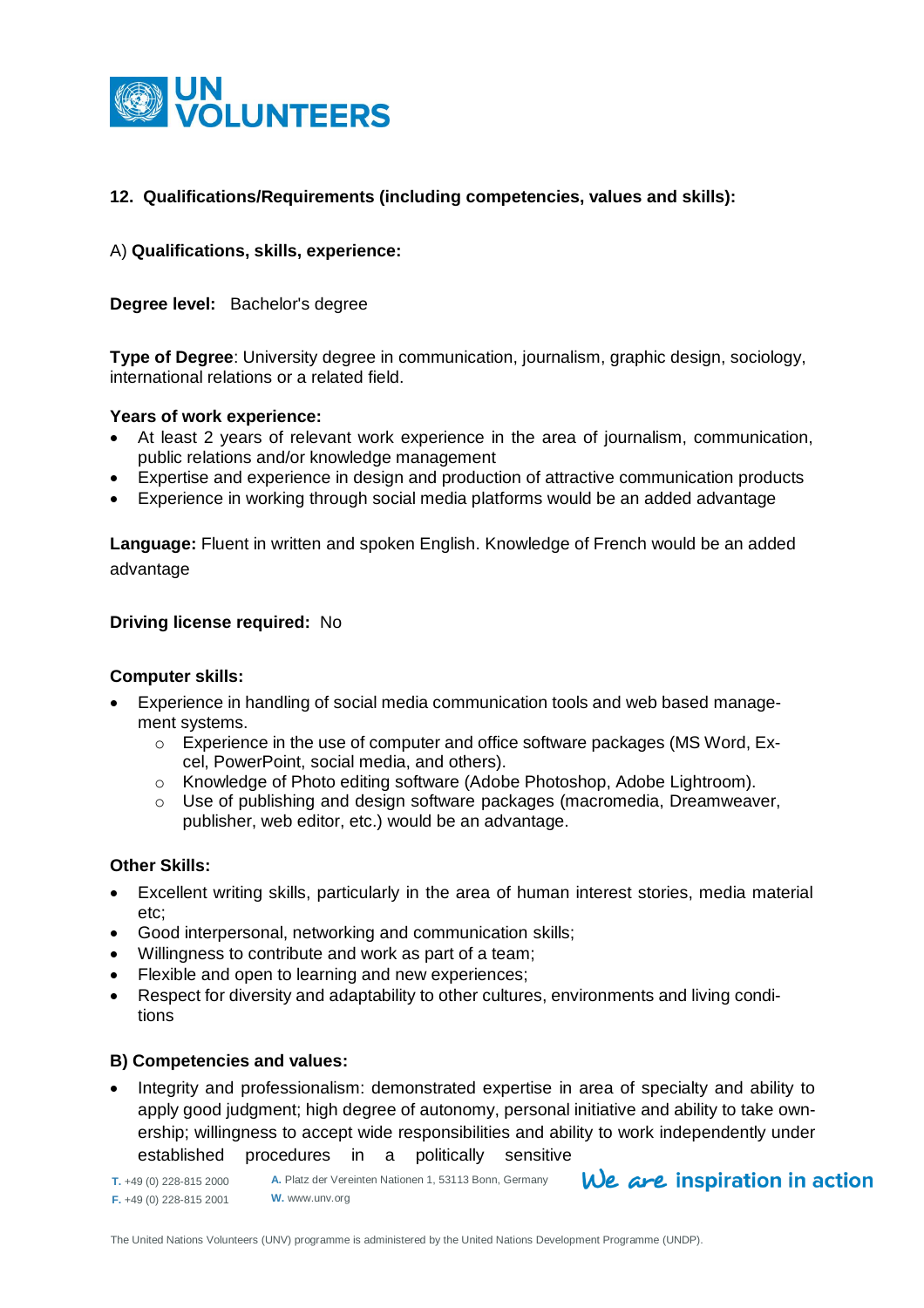

environment, while exercising discretion, impartiality and neutrality; ability to manage information objectively, accurately and confidentially; responsive and client-oriented.

- Accountability: mature and responsible; ability to operate in compliance with organizational rules and regulations.
- Commitment to continuous learning: initiative and willingness to learn new skills and stay abreast of new developments in area of expertise; ability to adapt to changes in work environment.
- Planning and organizing: effective organizational and problem-solving skills and ability to manage a large volume of work in an efficient and timely manner; ability to establish priorities and to plan, coordinate and monitor (own) work; ability to work under pressure, with conflicting deadlines, and to handle multiple concurrent projects/activities.
- Teamwork and respect for diversity: ability to operate effectively across organizational boundaries; ability to establish and maintain effective partnerships and harmonious working

relations in a multi-cultural, multi-ethnic environment with sensitivity and respect for diversity and gender;

- Communication: proven interpersonal skills; good spoken and written communication skills, including ability to prepare clear and concise reports; ability to conduct presentations, articulate options and positions concisely; ability to make and defend recommendations; ability to communicate and empathize with staff (including national staff), military personnel, volunteers, counterparts and local interlocutors coming from very diverse backgrounds; ability to maintain composure and remain helpful towards the staff, but objective, without showing personal interest; capacity to transfer information and knowledge to a wide range of different target groups;
- Flexibility, adaptability, and ability and willingness to operate independently in austere, remote and potentially hazardous environments for protracted periods, involving physical hardship and little comfort, and including possible extensive travel within the area of operations; willingness to transfer to other duty stations within area of operations as may be necessary;
- Genuine commitment towards the principles of voluntary engagement, which includes solidarity, compassion, reciprocity and self-reliance; and commitment towards the UN core values.

# **13. Living Conditions:**

The Republic of Kenya is an equatorial nation on the coast of East Africa, neighboring Somalia, Ethiopia, Sudan, Uganda, Tanzania, and the Indian Ocean. Kenya has seven administrative provinces plus the Nairobi Area. Provinces are further divided into districts. Kenya is a multiparty state with Executive, Legislative, and Judicial branches. Kenya's population of more than 39 million is growing at an annual rate of 2.2%. The country's GNP per capita estimated at purchasing power parity (PPP) is \$975, and the GNP is growing at a rate of 0.1% annually. More than 26% of Kenya's people live below the international poverty line of \$1 per day. Kenya's main food crops are "maize, wheat, pulses, roots and tubers." (FAO). The normal "lean season" is in June and July. Severe drought in 1999-2000 led to decreased agricultural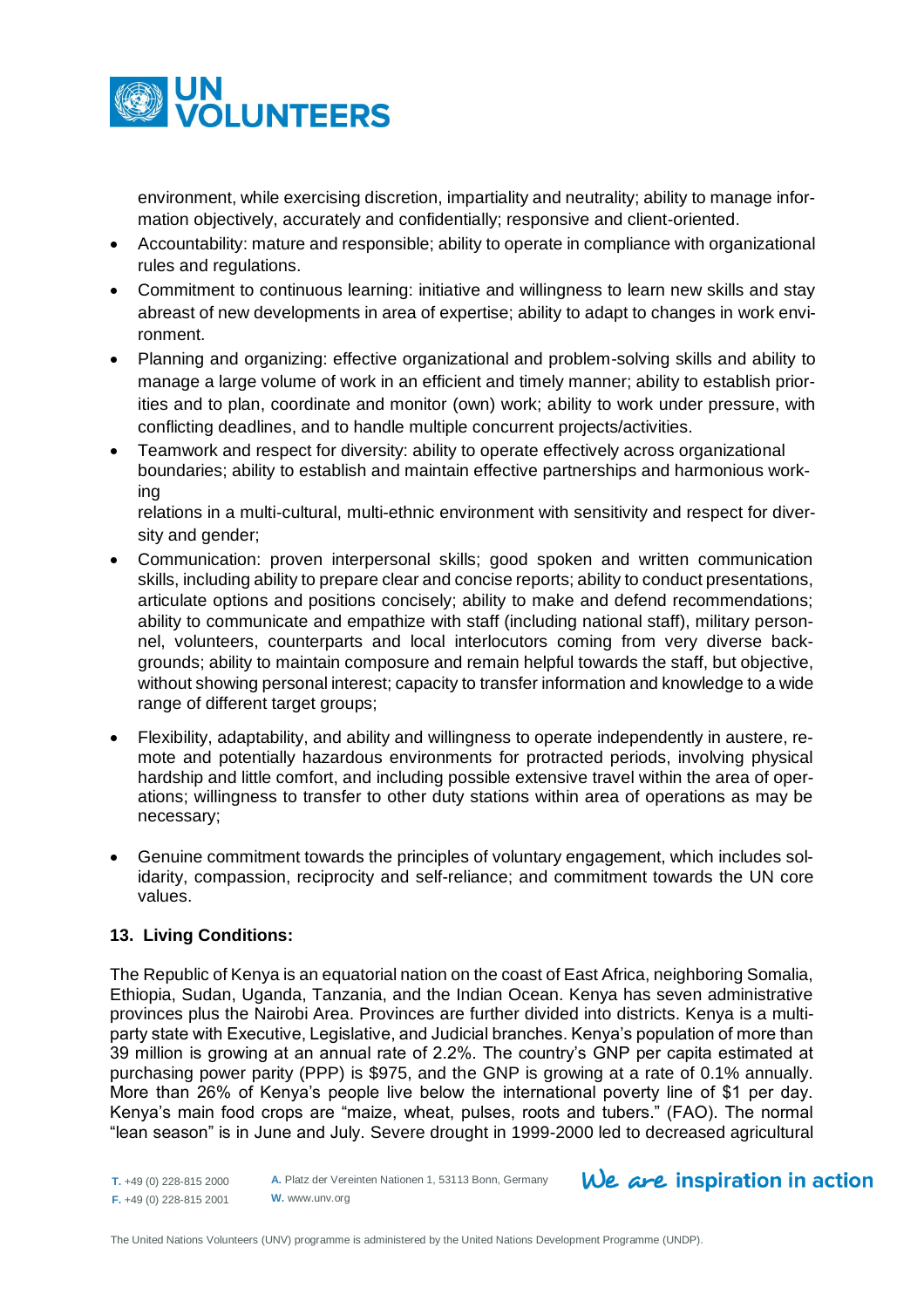

production, and according to FAO, "seriously undermined the food security of 4.4 million people, particularly in pastoral areas. Kenya.

Nairobi is a modern metropolitan city where most basic goods and services are available locally at cost. The city is widely connected through its main airport, Jomo Kenyatta International Airport and the smaller Wilson Airport. Air transport is also available to many up country destinations. The city is home to some 3,000 UN personnel mainly attributed to the fact that is serves as the headquarters for both the UN HABITAT and UNEP.

The UNV Field Unit can provide assistance in booking temporary accommodation for the first nights at UN Volunteer expenses, which can be extended or not at UN Volunteer discretion until getting a permanent accommodation.

#### **14. Conditions of Service for international UN Volunteers:**

The duration of your assignment is 12 months.

A volunteer receives a Volunteer Living Allowance (VLA) which is composed of the Monthly Living Allowance (MLA) and a Family Allowance (FA) for those with dependents (maximum three).

The Volunteer Living Allowance (VLA) is paid at the end of each month to cover housing, utilities, transportation, communications and other basic needs. The VLA is composed of the Monthly Living Allowance (MLA) and a Family Allowance (FA) for those with dependents. The VLA is equivalent to US\$2,065 for volunteers with no dependents, US\$2,315 for volunteers with one recognized dependent, and US\$2,515 for volunteers with two or more recognized dependents. These amounts are calculated using the MLA rate applicable for the duty station to which the family allowance (if applicable) is added: US\$ 250 if the UN Volunteer has 1 recognized dependent, and US\$ 450 if the UN Volunteer has 2 or more recognized dependents.

The MLA can be computed by applying the Post-Adjustment Multiplier (PAM) to the MLA base rate of US\$ 1,554. The PAM is country-specific and fluctuates on a monthly basis according to the cost of living. This method ensures that international UN Volunteers have comparable purchasing power at all duty stations irrespective of varying costs of living. The PAM is established by the International Civil Service Commission (ICSC) and is published at the beginning of every month on the ICSC website [\(http://icsc.un.org\)](http://icsc.un.org/). The applicable MLA is calculated as follows:  $MLA = (MLA \text{ base rate} \times PAM) + MLA \text{ base rate}.$ 

Furthermore, UN Volunteers are provided a settling-in-grant (SIG) at the start of the assignment (if the volunteer did not reside in the duty station for at least 6 months prior to taking up the assignment) and in the event of a permanent reassignment to another duty station.

UNV provides life, health, permanent disability insurances as well as assignment travel, annual leave, full integration in the UN security framework (including residential security reimbursements).

**T.** +49 (0) 228-815 2000 **F.** +49 (0) 228-815 2001

**A.** Platz der Vereinten Nationen 1, 53113 Bonn, Germany **W.** www.unv.org